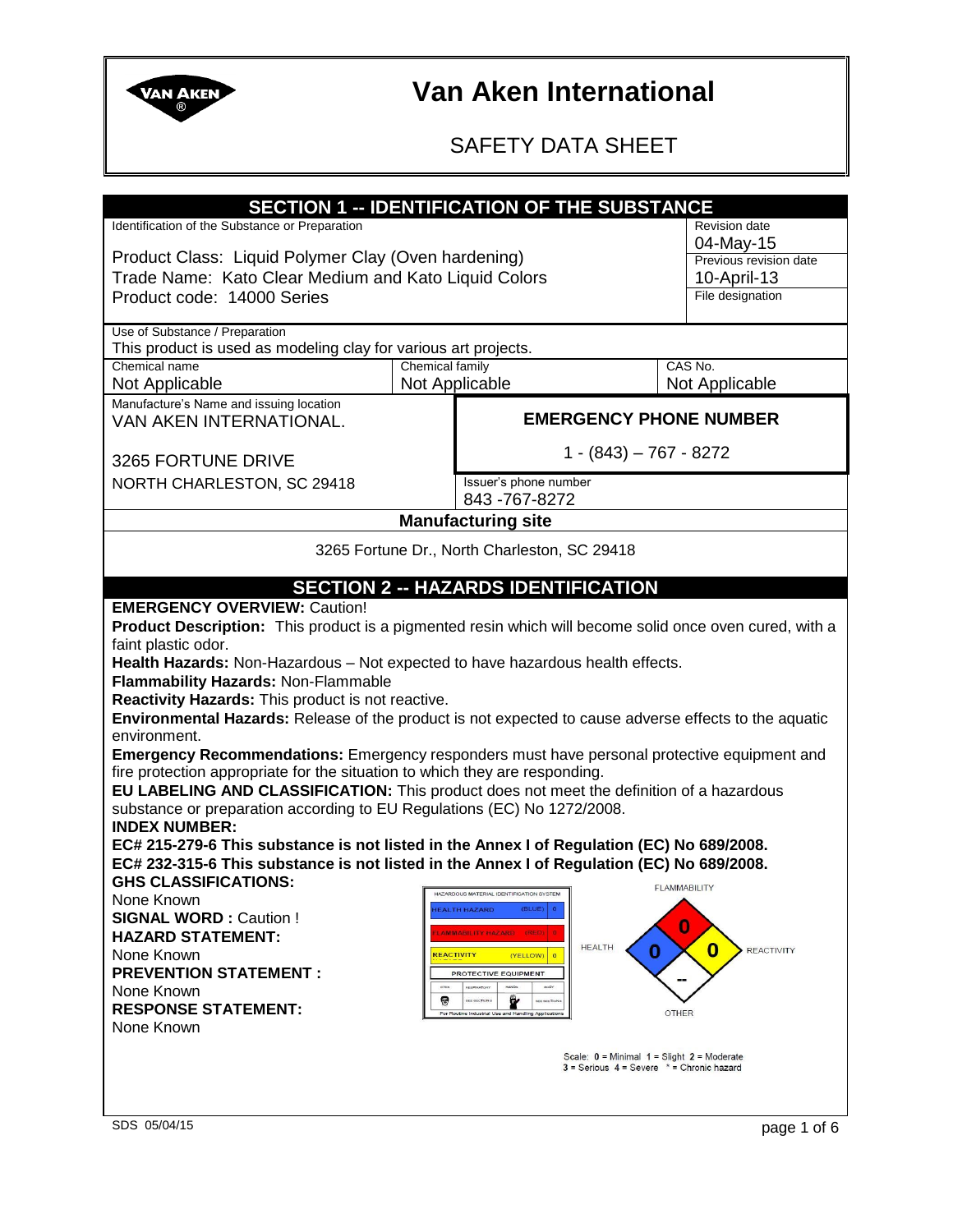

SAFETY DATA SHEET

Material: LIQUID POLYMER CLAY, 14000 Version: 1

### **HEALTH EFFECTS OR RISKS FROM EXPOSURE:**

**ACUTE HEALTH HAZARDS:** 

**EYES:** Not expected to be a hazard, however contact may cause irritation with temporary redness. **SKIN:** Not expected to cause irritation or other health effects.

**INHALATION:** Not expected to cause irritation to respiratory system.

**INGESTION:** Exposure is unlikely. This product can cause gastrointestinal irritation.

#### **POTENTIAL CHRONIC HEALTH EFFECTS:** None known.

**AGGRAVATION OF PRE-EXISTING CONDITIONS:** None known

**CHRONIC**: This product does not contain any ingredient designated by IARC, NTP, ACGIH or OSHA as probable or suspected human carcinogens.

### **SECTION 3 – COMPOSITION / INFORMATION ON INGREDIENTS**

| <b>Hazardous Ingredients:</b>                                                                                                                                     | WT%  | CAS#        | <b>EINECS#</b> | Hazard<br><b>Classification</b> | <b>Risk Phrases</b> |
|-------------------------------------------------------------------------------------------------------------------------------------------------------------------|------|-------------|----------------|---------------------------------|---------------------|
| <b>Proprietary Mixture</b>                                                                                                                                        | 100% | Proprietary | Proprietary    | <b>Not Classified</b>           | None                |
| Balance of other ingredients are non-hazardous or less than 1%<br>in concentration (or 0.1% for carcinogens, reproductive toxins, or<br>respiratory sensitizers). |      |             |                | None                            |                     |

NOTE: ALL WHMIS required information is included in appropriate sections based on the ANSI Z400.1-2004 format. This product has been classified in accordance with the hazard criteria of the CPR and the MSDS contains all the information required by the CPR, EU Directives and the Japanese Industrial Standard *JIS Z 7250: 2000*.

|                   | <b>SECTION 4 -- FIRST AID MEASURES</b>                                                                                                                                                                                                                                              |
|-------------------|-------------------------------------------------------------------------------------------------------------------------------------------------------------------------------------------------------------------------------------------------------------------------------------|
| <b>EYES</b>       | If material contacts the eye, immediately flush eyes with plenty of water for at least<br>15 minutes, while holding eyelids open. GET MEDICAL ATTENTION IF<br><b>IRRITATION CONTINUES.</b>                                                                                          |
| <b>SKIN</b>       | Wash affected area with plenty of soap and water. GET MEDICAL ATTENTION IF<br><b>IRRITATION OCCURRS OR PERSISTS</b>                                                                                                                                                                 |
| <b>INHALATION</b> | If breathing becomes difficult remove victim to fresh air and provide oxygen if<br>breathing is difficult. If not breathing, give artificial respiration, preferably mouth to<br>mouth. GET MEDICAL ATTENTION.                                                                      |
| <b>INGESTION</b>  | If ingested, get immediate medical attention. Do not induce vomiting unless<br>instructed to do so by medical personnel. Never give anything by mouth to a victim<br>who is unconscious or is having convulsions.<br>NOTES TO PHYSICIAN: Treat symptoms and eliminate overexposure. |
|                   | <b>SECTION 5 -- FIRE FIGHTING MEASURES</b>                                                                                                                                                                                                                                          |

**FLASH POINT:** Non-Flammable

**AUTOIGNITION TEMPERATURE:** Not Applicable

**FLAMMABLE LIMITS (in air by volume, %):** Lower NA Upper NA

**FIRE EXTINGUISHING MATERIALS:** Use fire extinguishing methods listed below:

Water Spray: Yes Carbon Dioxide: Yes Foam: Yes Dry Chemical: Yes

Halon: Yes **Canadian Community** Community Community Community Community Community Community Community Community Community Community Community Community Community Community Community Community Community Community Community **UNUSUAL FIRE AND EXPLOSION HAZARDS:** None known

### Explosion Sensitivity to Mechanical Impact: No

Explosion Sensitivity to Static Discharge: No

**SPECIAL FIRE-FIGHTING PROCEDURES:** Incipient fire responders should wear eye protection. Structural firefighters must wear Self-Contained Breathing Apparatus and full protective equipment.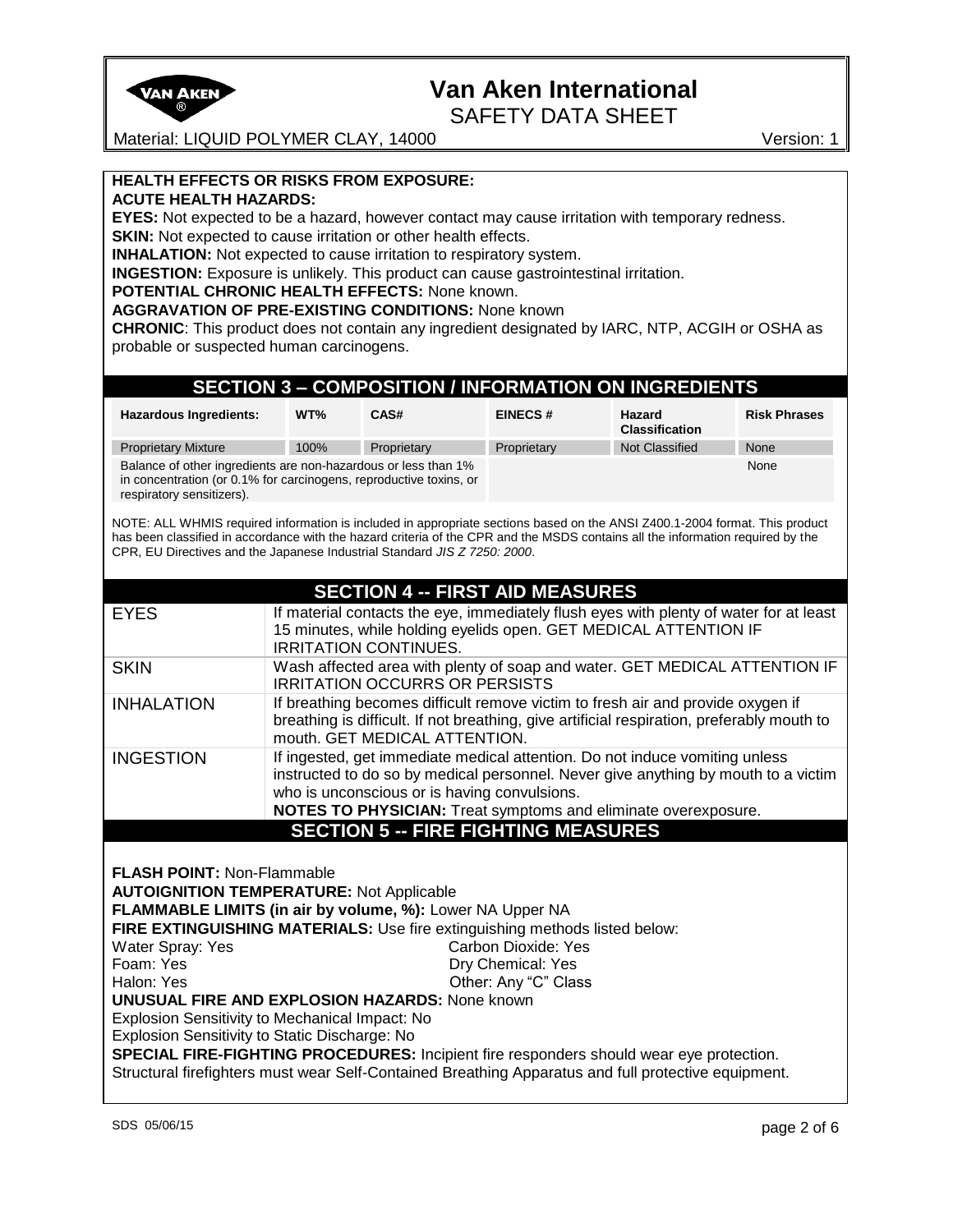

SAFETY DATA SHEET

Material: LIQUID POLYMER CLAY, 14000 Version: 1

Isolate materials not yet involved in the fire and protect personnel. Move containers from fire area if this can be done without risk; otherwise, cool with carefully applied water spray. If possible, prevent runoff water from entering storm drains, bodies of water, or other environmentally sensitive areas.

#### **SECTION 6 -- ACCIDENTAL RELEASE MEASURES**

SPILLS OR LEAKS Contain spill and recover if possible. Pickup place in proper container for disposal. Clean area with soap and water. U.S. Regulations (CERCLA) requires reporting spills and releases to soil, water and air in excess of reportable quantities. The toll free number for the US Coast Guard National Response Center is (800) 424-8802. Dispose of in accordance with U.S. Federal, State, and local hazardous waste disposal

regulations and those of Canada and its Provinces, those of Australia, Japan and EU Member States (see Section 13, Disposal Considerations).

### **SECTION 7 -- HANDLING AND STORAGE**

**WORK PRACTICES AND HYGIENE PRACTICES:** Wash hands thoroughly after handling. **STORAGE AND HANDLING PRACTICES:** Store in a cool, dry well-ventilated location. Avoid extreme

heat. Protect from physical damage.

### **SECTION 8 -- EXPOSURE CONTROLS / PERSONAL PROTECTION**

| <b>Chemical Name</b>     | $AA$ $C$ <sup><math>H</math></sup> | ACGII      | <b>WA</b>  |
|--------------------------|------------------------------------|------------|------------|
| ' Mixture<br>Proprietary | roprietarv                         | Not Listed | Not Listed |

**VENTILATION AND ENGINEERING CONTROLS:** Use with adequate ventilation to ensure exposure levels are maintained below the limits provided above.

*The following information on appropriate Personal Protective Equipment is provided to assist employers in complying with OSHA regulations found in 29 CFR Subpart I (beginning at 1910.132) or equivalent standard of Canada, or standards of EU member states (including EN 149 for respiratory PPE, and EN 166 for face/eye protection), and those of Japan. Please reference applicable regulations and standards for relevant details.* 

**RESPIRATORY PROTECTION: Not required with this product, avoid heated vapors.** Maintain airborne contaminant concentrations below guidelines listed above, if applicable. If necessary, use only respiratory protection authorized in the U.S. Federal OSHA Respiratory Protection Standard (29 CFR 1910.134), equivalent U.S. State standards, Canadian CSA Standard Z94.4-93, the European Standard EN149, or EU member states.

**EYE PROTECTION: Not normally required.** If necessary, refer to U.S. OSHA 29 CFR 1910.133, Canadian Standards, and the European Standard EN166, Australian Standards, or relevant Japanese Standards.

**HAND PROTECTION: Not required when handling this product.** If necessary, refer to U.S. OSHA 29 CFR 1910.138, the European Standard DIN EN 374, the appropriate Standards of Canada, Australian Standards, or relevant Japanese Standards.

**BODY PROTECTION: Not normally required when using this product.** Use body protection appropriate for task (e.g. lab coat, overalls). If necessary, refer to appropriate Standards of Canada, or appropriate Standards of the EU, Australian Standards, or relevant Japanese Standards.

#### **SECTION 9 -- PHYSICAL AND CHEMICAL PROPERTIES**

**FORM:** Liquid/gel **COLOR:** Various **ODOR:** Faint plastic odor **BOILING POINT:** Not Established **SOLUBILITY IN WATER:** Not Established **SPECIFIC GRAVITY:** Not Established **MELTING POINT:** Not Established **EVAPORATION RATE (BuAc=1):** Not Applicable **AUTO IGNITION TEMPERATURE:** Not Applicable **FLASH POINT:** Non-Flammable **pH:** Not applicable (1% soln/water) **WEIGHT PER GALLON:** 9.5-10 lb/gal **VAPOR DENSITY:** Not Applicable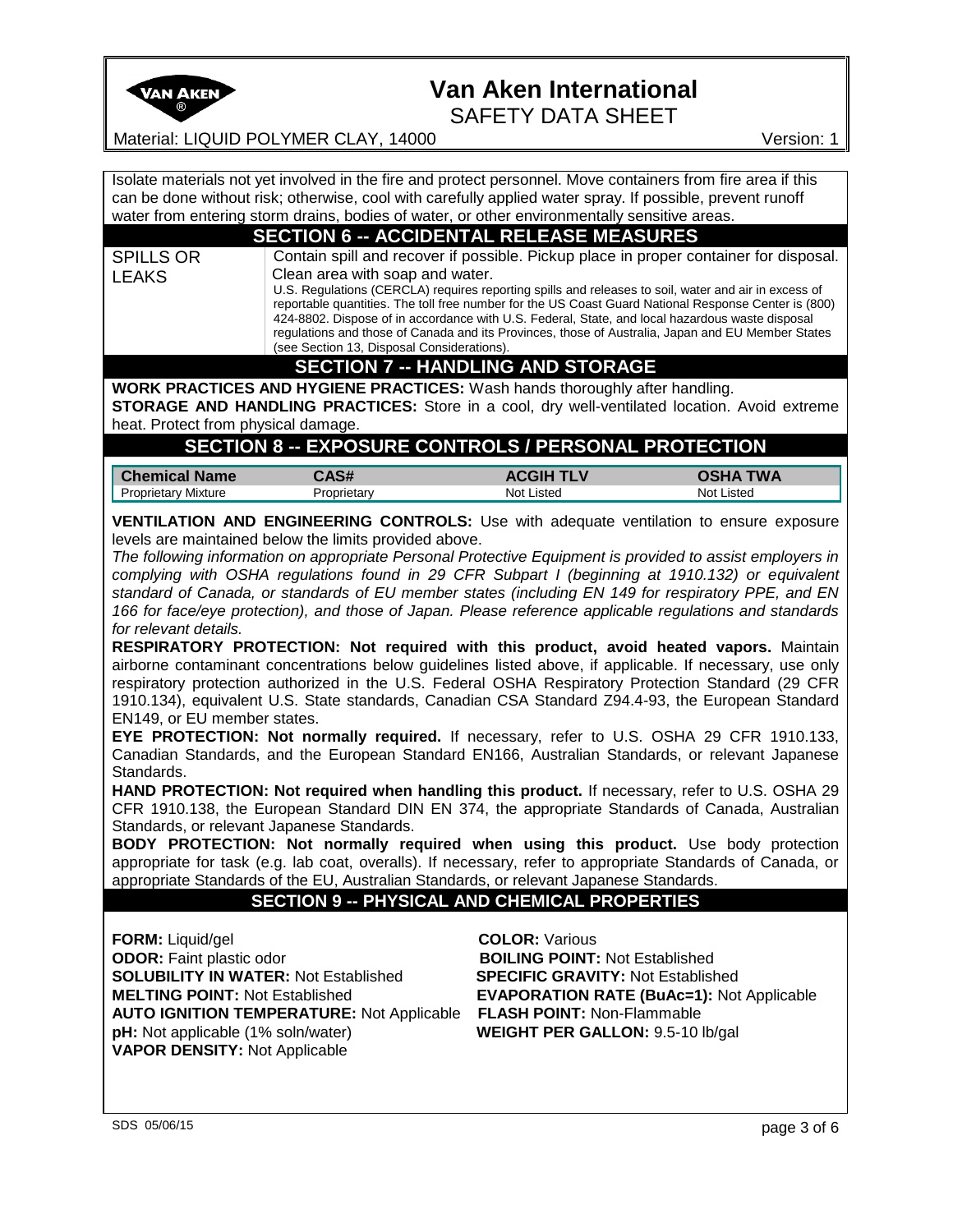

SAFETY DATA SHEET

Material: LIQUID POLYMER CLAY, 14000 Version: 1

|                                                                                                       | <b>SECTION 10 -- STABILITY AND REACTIVITY</b>  |                                        |                                                                                                             |  |
|-------------------------------------------------------------------------------------------------------|------------------------------------------------|----------------------------------------|-------------------------------------------------------------------------------------------------------------|--|
| Chemical stability                                                                                    | If no, which conditions?                       |                                        |                                                                                                             |  |
| NO [ ]<br>YES [X]                                                                                     |                                                |                                        |                                                                                                             |  |
| Compatibility with other                                                                              | If NO, which ones?                             |                                        |                                                                                                             |  |
| substances                                                                                            |                                                |                                        |                                                                                                             |  |
| YES [X]<br>NO [ ]                                                                                     |                                                |                                        |                                                                                                             |  |
| Reactivity, and under what conditions                                                                 |                                                |                                        |                                                                                                             |  |
| STABLE; conditions to avoid: extreme heat, do not exceed 365 °F (185 °C)                              |                                                |                                        |                                                                                                             |  |
|                                                                                                       |                                                | & do not allow contact with open flame |                                                                                                             |  |
| Hazardous decomposition products                                                                      |                                                |                                        |                                                                                                             |  |
| <b>NONE</b>                                                                                           |                                                |                                        |                                                                                                             |  |
|                                                                                                       |                                                |                                        |                                                                                                             |  |
|                                                                                                       | <b>SECTION 11 -- TOXICOLOGICAL INFORMATION</b> |                                        |                                                                                                             |  |
|                                                                                                       |                                                |                                        |                                                                                                             |  |
| <b>TOXICITY DATA:</b>                                                                                 |                                                |                                        |                                                                                                             |  |
| <b>TOXICOLOGICAL DATA:</b>                                                                            |                                                |                                        |                                                                                                             |  |
|                                                                                                       |                                                |                                        | DUKE UNIVERSITY SCHOOL OF MEDICINE has completed a toxicological evaluation of this product(s)              |  |
|                                                                                                       |                                                |                                        | and have found no hazardous component or contaminant level or effect of the products themselves that        |  |
|                                                                                                       |                                                |                                        | would require acute or chronic hazard labeling to conform with ASTM D4236, the Labeling for Hazardous       |  |
|                                                                                                       |                                                |                                        | Art Materials Act, LHAMA regulations (16 CFR 1500.14(B)(8), or the Federal Hazardous Substances Act.        |  |
|                                                                                                       |                                                |                                        | These products are classified as NOT being toxic, corrosive, skin/eye irritants, or a strong sensitizer as  |  |
|                                                                                                       |                                                |                                        | defined in 16 CFR 1500.3(b)(5), and 1500.3(b)(7) - (9) of the Federal Hazardous Substances Act. These       |  |
|                                                                                                       |                                                |                                        | product(s) do not require labeling under the Safe Drinking Water and Toxic Enforcement Act of 1986          |  |
|                                                                                                       |                                                |                                        | (Proposition 65). These products do not contain hazardous substances when evaluated under ASTM              |  |
|                                                                                                       |                                                |                                        | F963.8.2 of the Standard Consumer Safety Specification for Toy Safety. This evaluation is in accord with    |  |
|                                                                                                       |                                                |                                        | the 1984 CPSC Policy Statement on Animal Testing. Conducted by a board certified toxicologist as            |  |
| defined by 16 CFR 14(B)(8). A completed a review of this product(s) under Canada's Hazardous Products |                                                |                                        |                                                                                                             |  |
|                                                                                                       |                                                |                                        | Act, including CCCR-2001, Hazardous Products (Toys) Regulations and Surface Coating Materials               |  |
|                                                                                                       |                                                |                                        | Regulations. No restrictions, labeling or special packaging are required. Specifically, this product is not |  |
|                                                                                                       |                                                |                                        | considered a toxic hazard, sensitizer, irritant or corrosive substance as described in CHPA c.r.c., c.931   |  |
|                                                                                                       |                                                |                                        | sections 10 and 11 and no materials described in section 14 are used in this product and does not contain   |  |
|                                                                                                       |                                                |                                        | a toxic substance, corrosive substance, irritant or sensitizer as defined in CHPA-2001 R.S. c. H-3          |  |
| schedule I part II, item 13 (p) & (q).                                                                |                                                |                                        |                                                                                                             |  |
|                                                                                                       |                                                |                                        |                                                                                                             |  |
| <b>CARCINOGENIC EFFECTS:</b>                                                                          |                                                |                                        |                                                                                                             |  |
| Mutagenic effects:                                                                                    | Not available.                                 |                                        |                                                                                                             |  |
| Teratogenic effects:                                                                                  | Not available.                                 |                                        |                                                                                                             |  |
| <b>Cancer Lists</b>                                                                                   | ---NTP Carcinogen---                           |                                        |                                                                                                             |  |
| Ingredient                                                                                            | Known                                          | <b>Anticipated</b>                     | <b>IARC Category</b>                                                                                        |  |
| All Ingredients                                                                                       | No.                                            | No                                     | None                                                                                                        |  |
|                                                                                                       |                                                |                                        |                                                                                                             |  |
|                                                                                                       | <b>SECTION 12 -- ECOLOGICAL INFORMATION</b>    |                                        |                                                                                                             |  |
|                                                                                                       |                                                |                                        | ALL WORK PRACTICES MUST BE AIMED AT ELIMINATING ENVIRONMENTAL CONTAMINATION.                                |  |
|                                                                                                       |                                                |                                        |                                                                                                             |  |
| <b>ENVIRONMENTAL FATE: No Data Available</b>                                                          |                                                |                                        |                                                                                                             |  |
| Oxygen Demand Data: No data available                                                                 |                                                |                                        |                                                                                                             |  |
| <b>ENVIRONMENTAL TOXICITY:</b>                                                                        |                                                |                                        |                                                                                                             |  |
| Acute Aquatic Effects Data: No data available                                                         |                                                |                                        |                                                                                                             |  |
| <b>SECTION 13 -- DISPOSAL CONSIDERATIONS</b>                                                          |                                                |                                        |                                                                                                             |  |
|                                                                                                       |                                                |                                        | <b>PREPARING WASTES FOR DISPOSAL:</b> Waste disposal must be in accordance with appropriate U.S.            |  |
| Federal, State, and local regulations, those of Canada, Australia, EU Member States and Japan.        |                                                |                                        |                                                                                                             |  |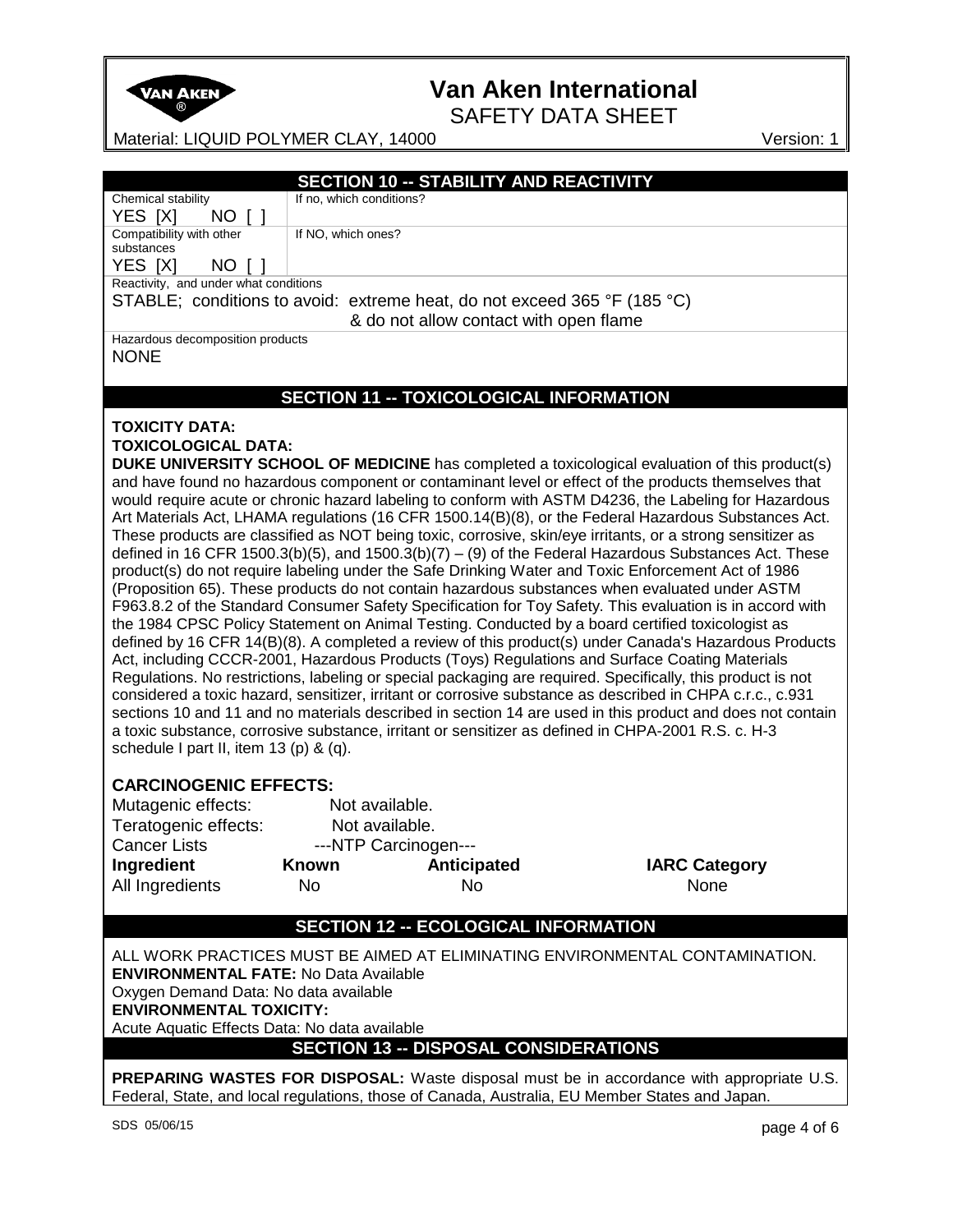

SAFETY DATA SHEET

Material: LIQUID POLYMER CLAY, 14000 Version: 1

| <b>SECTION 14 -- TRANSPORT INFORMATION</b>                                                                                                                                              |
|-----------------------------------------------------------------------------------------------------------------------------------------------------------------------------------------|
| US DOT, IATA, IMO, ADR:                                                                                                                                                                 |
| U.S. DEPARTMENT OF TRANSPORTATION (DOT) SHIPPING REGULATIONS: This product is                                                                                                           |
| classified (per 49 CFR 172.101) by the U.S. Department of Transportation, as follows.                                                                                                   |
| <b>PROPER SHIPPING NAME:</b><br>NON-REGULATED MATERIAL                                                                                                                                  |
| <b>HAZARD CLASS NUMBER and DESCRIPTION:</b><br><b>NA</b>                                                                                                                                |
| UN IDENTIFICATION NUMBER:<br>NA.                                                                                                                                                        |
| <b>PACKING GROUP:</b><br><b>NA</b>                                                                                                                                                      |
| <b>DOT LABEL(S) REQUIRED:</b><br>None                                                                                                                                                   |
| <b>NORTH AMERICAN EMERGENCY RESPONSE GUIDEBOOK NUMBER:</b><br><b>NA</b>                                                                                                                 |
| <b>RQ QUANTITY:</b><br><b>NA</b>                                                                                                                                                        |
| MARINE POLLUTANT: The components of this product are not designated by the Department of Transportation to<br>be Marine Pollutants (49 CFR 172.101, Appendix B).                        |
| INTERNATIONAL AIR TRANSPORT ASSOCIATION SHIPPING INFORMATION (IATA): This product is not<br>considered as dangerous goods.                                                              |
| INTERNATIONAL MARITIME ORGANIZATION SHIPPING INFORMATION (IMO): This product is not considered as<br>dangerous goods.                                                                   |
| EUROPEAN AGREEMENT CONCERNING THE INTERNATIONAL CARRIAGE OF DANGEROUS GOODS BY<br>ROAD (ADR): This product is not considered by the United Nations Economic Commission for Europe to be |
| dangerous goods.                                                                                                                                                                        |
| <b>SECTION 15 -- REGULATORY INFORMATION</b>                                                                                                                                             |
| <b>UNITED STATES REGULATIONS:</b>                                                                                                                                                       |
| U.S. SARA REPORTING REQUIREMENTS: The components of this product are Not subject to the                                                                                                 |
| reporting requirements of Sections 302, 304, and 313 of Title III of the Superfund Amendments and                                                                                       |
| Reauthorization Act.                                                                                                                                                                    |
| U.S. SARA THRESHOLD PLANNING QUANTITY: There are no specific Threshold Planning Quantities                                                                                              |
| for the components of this product. The default Federal MSDS submission and inventory requirement                                                                                       |
|                                                                                                                                                                                         |
| filing threshold of 10,000 lbs (4,540 kg) therefore applies, per 40 CFR 370.20.<br><b>U.S. CERCLA REPORTABLE QUANTITY (RQ): None</b>                                                    |
|                                                                                                                                                                                         |
| U.S. TSCA INVENTORY STATUS: The components of this product are listed on the TSCA Inventory or                                                                                          |
| are exempted form listing.<br><b>OTHER U.S. FEDERAL REGULATIONS: None</b>                                                                                                               |
|                                                                                                                                                                                         |
| <b>CALIFORNIA SAFE DRINKING WATER AND TOXIC ENFORCEMENT ACT (PROPOSITION 65):</b>                                                                                                       |
| Ingredients within this product are not on the Proposition 65 Lists.                                                                                                                    |
| <b>CANADIAN REGULATIONS:</b>                                                                                                                                                            |
| <b>CANADIAN DSL/NDSL INVENTORY STATUS:</b> The components of this product are on the DSL                                                                                                |
| Inventory, or are exempted from listing.                                                                                                                                                |
| <b>OTHER CANADIAN REGULATIONS: Not applicable.</b>                                                                                                                                      |
| <b>CANADIAN ENVIRONMENTAL PROTECTION ACT (CEPA) PRIORITIES SUBSTANCES LISTS:</b>                                                                                                        |
| <b>CANADIAN WHMIS CLASSIFICATION and SYMBOLS: Not Controlled</b>                                                                                                                        |
| <b>EUROPEAN ECONOMIC COMMUNITY INFORMATION:</b>                                                                                                                                         |
| EU LABELING AND CLASSIFICATION: This product meets the definition of the following hazard class                                                                                         |
| as defined by the European Economic Community Guidelines.                                                                                                                               |
| <b>EU CLASSIFICATION:</b>                                                                                                                                                               |
| <b>EU RISK PHRASES: None known</b>                                                                                                                                                      |
| <b>EU SAFETY PHRASES: None known</b>                                                                                                                                                    |
| <b>AUSTRALIAN INFORMATION FOR PRODUCT:</b> The components of this product are listed on the                                                                                             |
| International Chemical Inventory list.                                                                                                                                                  |
| JAPANESE INFORMATION FOR PRODUCT:                                                                                                                                                       |
| JAPANESE MINISTER OF INTERNATIONAL TRADE AND INDUSTRY (MITI) STATUS: The components of this                                                                                             |
| product are not listed as Class I Specified Chemical Substances, Class II Specified Chemical Substances, or                                                                             |
| Designated Chemical Substances by the Japanese MITI.                                                                                                                                    |
|                                                                                                                                                                                         |